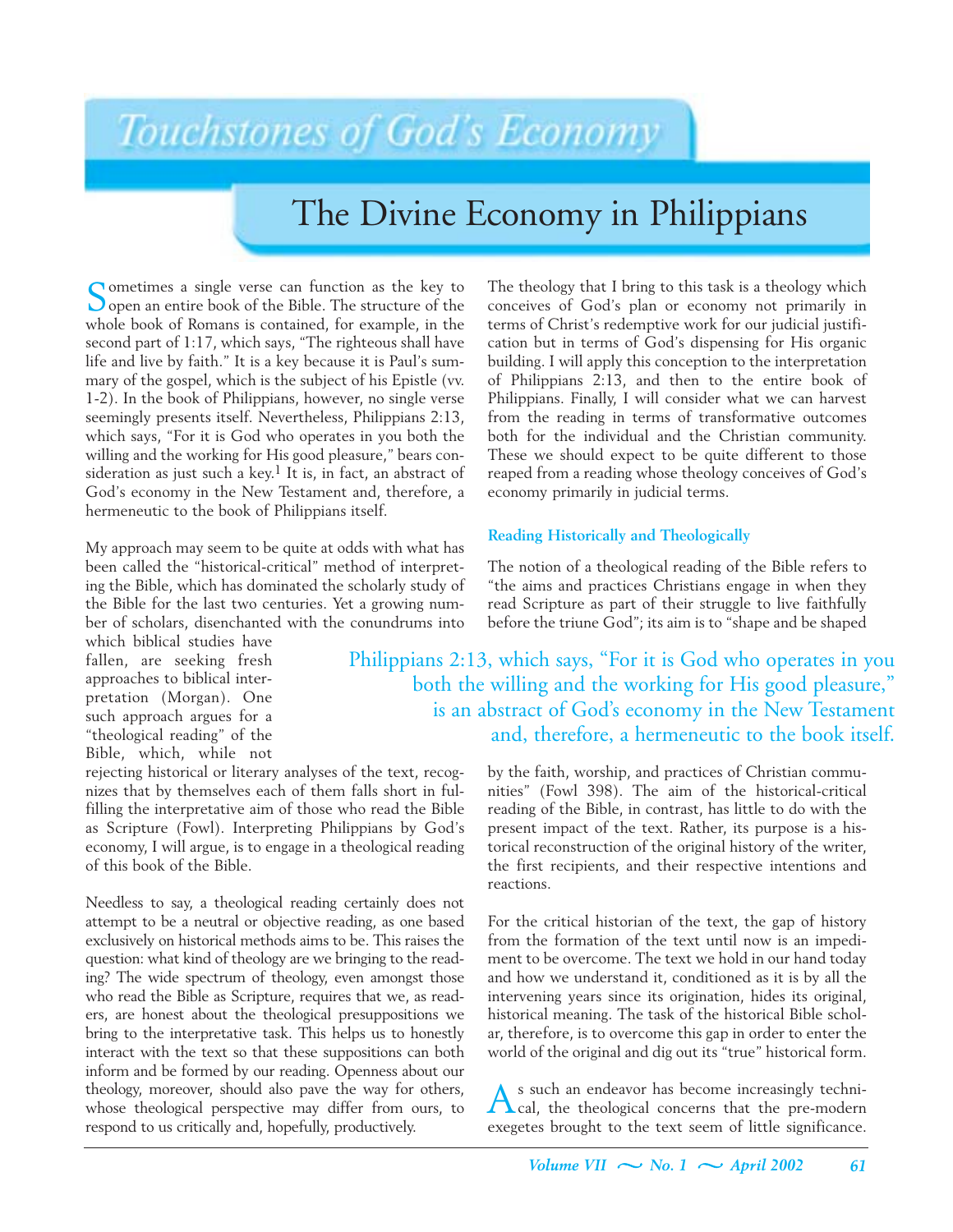The supremacy of the historical-critical interests in biblical studies has meant that scholars have been preoccupied with analyzing how the Bible books were formed rather than with the eventual form itself. Whatever conclusion we might reach as to how these texts achieved their final form, they were in that form at the latest by the end of the second century A.D. and have been read and interpreted as such ever since. Yet "by the time one gets to exploring issues regarding how subsequent generations read these texts, historical critics have largely fallen by the wayside" (Fowl 401).

The predominance of historical-critical methodology in the scholarly interpretation of the Bible has meant that theological issues in the text have been increasingly sidelined. As the disciplines of New Testament studies and systematic theology have become ever more specialized, the gap between them has become ever harder to bridge.

The God of the Bible reveals Himself to be the Triune God, the Father, Son, and Spirit, and it is in His attribute of one God in three persons that He accomplishes His economy, the goal of which is to obtain a corporate expression of Himself in humanity.

Attempts at establishing a biblical theology have met with a mixed reception and generally impacted little upon the field of systematic theology. All too often, the categories of systematic theology appear too abstract to the task of biblical analysis, and the intricacies of biblical studies seem all too technical to be relevant to the systematic theologian. This separation of the disciplines and shortage of cross-disciplinary approaches has affected not just universities but also seminaries, due to their dependence on universities for their faculty. This has meant that "the burden of integrating NT study, theology, and ethics is unfortunately shifted onto the student" (Fowl 397).

However, reading theologically, with the aim of shap-ing the faith, worship, and practice of the Christian community, does not mean that we abandon the historical context of the text. Nor is it to be read ahistorically, as if this were the only alternative to a historical reading. Instead, it is to acknowledge that the final form of the text merits interpretation in its own right. And rather than treating the gap between the time of the Bible and our own as an impediment to the task, a theological reading can draw on it as a resource, albeit judiciously. The modern, historical-critical approach tends to dismiss the literal and typological readings of the pre-modern era for the lack of critical method. This approach recovers their relevance, because these readings have historically shaped the theology of the Christian community today, the theology that we bring to the reading. Respecting and building upon past interpretations of the final form of the Scripture is as equally valid as seeking to place the text in

its original historical setting. So, for example, the church fathers' interpretation of Scripture, and the theology which shaped and was shaped by it, is as important to our reading of the text as the Judaic and Greek world of the New Testament writers, and its influence upon their writings, for in the text we inherit both.

Recognizing the role of the past interpretations, like that of the theology of the present community that we bring to reading, can lead to a major shift in the locus of biblical interpretation from the individual to the ecclesial community, which both inherit from the past and forms the present theology. Fowl writes that "the concerns of the theological reading of Scripture presuppose a setting within Christian communities" (399). Anthony C. Thisleton makes a similar observation when contrasting modern and postmodern exegesis:

> Whereas the emphasis in modern critical methods lies on the individual reader (especially the individual interpreter or scholar, but also in most cases the individual biblical editor or

writer), in postmodern approaches we can detect a strong affinity with the emphasis in the patristic period and in medieval tradition on the role of a community of readers. (30)

A theological reading places theological and ethical (how that theology is lived out) considerations above historical ones. The hermeneutical concern of the historical-critical method is the communicative aspects of the text, on getting the meaning right; the hermeneutical concern of theological reading is the transformative aspect of the text—its capacity to produce "a people who embody its message" (Green 413).

#### **A Theological Focus: God's Economy**

The God of the Bible moves through the ages to accomplish His eternal economy. In this move, He reveals Himself to be the Triune God, the Father, Son, and Spirit, and it is in His attribute of one God in three persons that He accomplishes His economy, the goal of which is to obtain a corporate expression of Himself in humanity. This is unfolded by Paul in Ephesians, where the Triune God, in the person of the Father, chooses and predestines a group of people for this expression (1:4-6); in the person of the Son, He redeems and obtains this people for His inheritance (vv. 7-12); and in the person of the Holy Spirit as a living seal and pledge, He sanctifies them for this expression (vv. 13-14). To redeem us, the Triune God, in Christ, became human through incarnation and died a vicarious death for us (John 1:1, 14, 29).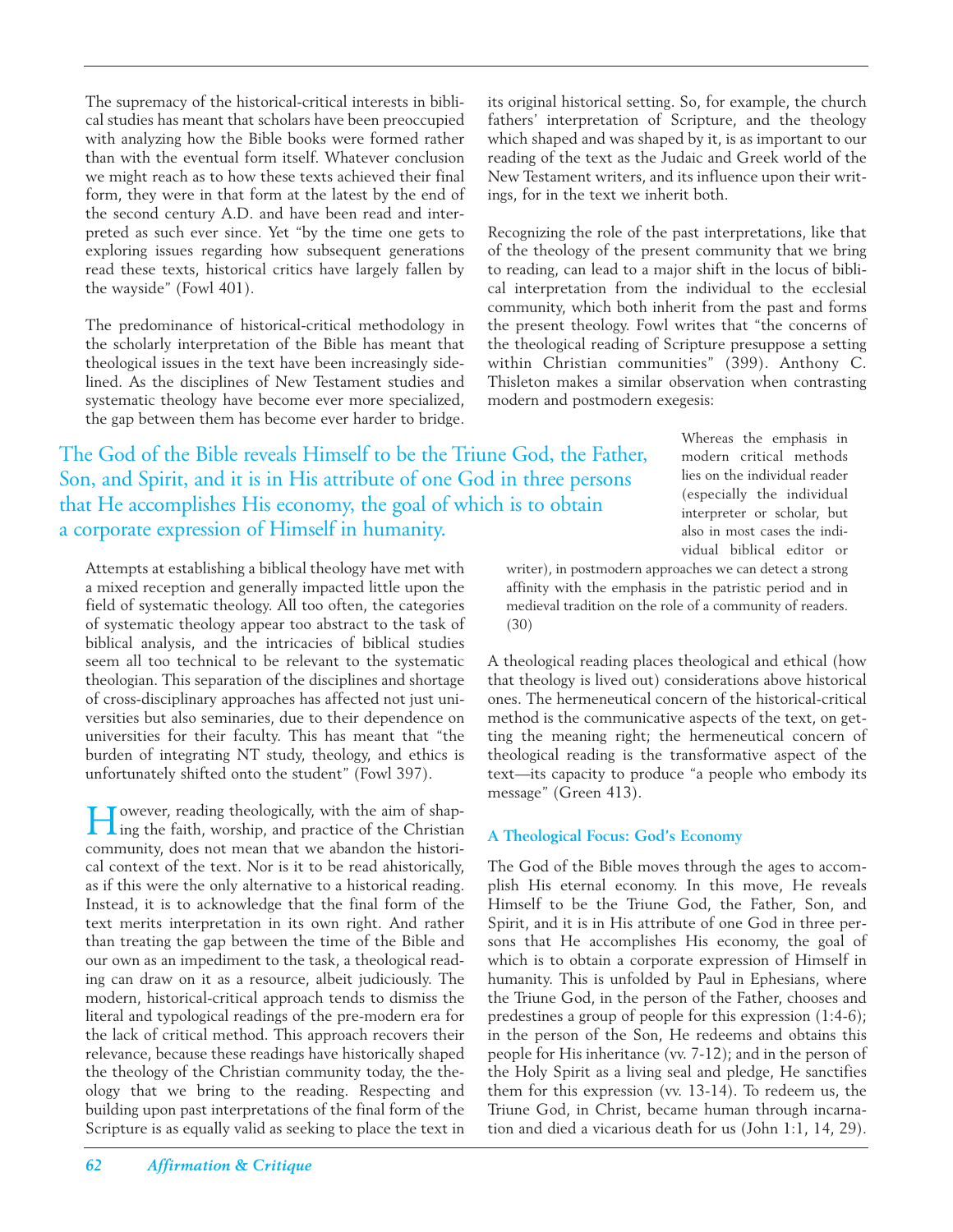To sanctify us in His divine life, Christ through death and resurrection became the Spirit (1 Cor. 15:45; 2 Cor. 3:17). In each step of His economical move, He is the Triune God, the Father, the Son, and the Spirit, and in the Trinitarian principle, whatever one of the three passed through, all three participated in. Now in Christ's resurrection, He is consummated as the Spirit. This principle is crucial in reading Philippians 2:13.

Christ's work on the cross is central to the accomplishment of the divine economy for two reasons: first, humanity, which had become fallen, needed redemption; second, humanity, as a created vessel, was still devoid of the divine life and nature. Christ's death and resurrection released His eternal, divine life from the shell of His humanity and imparted it into humankind, making Christ the Firstborn among many God-begotten children. So we can summarize God's economy this way: the Triune

God—the Father, Son, and Spirit—embodied in Christ and consummated as the Spirit, is dispensed into His chosen people to make them His household, His corporate expression, which

is the church, the Body of Christ, whose ultimate consummation is the New Jerusalem.

To cooperate with God in His economy, a person first needs to believe in Christ's redemptive work to be forgiven of his sins and reconciled to God. Yet there is a further responsibility, which is that he remain open to the continual dispensing of the consummated Triune God, who first dispenses Himself into his human spirit for its regeneration (John 4:24 cf. 3:6; Eph. 2:22; 2 Tim. 4:22), then into his soul for its transformation (Rom. 12:2; 2 Cor. 3:18; Eph. 3:17), and eventually into his body for its redemption in glorification (Rom. 8:23, 30). Only thus can fallen, corrupted, and divided humanity fulfill God's original purpose of obtaining a corporate human vessel in His image. This image is the fullness of Christ, the full expression in the church of all that God is in Christ. And this, I propose, is the scope of God's economy that is required to interpret Philippians 2:13.

#### **God's Economy in Philippians 2:13**

The immediate context of Philippians 2:13 is Paul's charge in the preceding verse to "work out your own salvation." The meaning of salvation here in the context of the book (1:19) is not a salvation received by faith in Christ's redemptive work for our justification before God, but a salvation personal to us ("your own"), which needs to be carried out by us to its conclusion ("work out," 2:12). It is a present, momentary salvation ("now," v. 12) worked out in the particular circumstances in

which we as believers are called to live ("the things concerning me," 1:12). It requires our conformity to the pattern of Christ's self-emptying and obedience ("obeyed," 2:12, even as He became "obedient," v. 8), and needs to be manifested in the details of our living ("do all things without murmurings and reasonings," v. 14), before the world ("children of God without blemish in the midst of a crooked and perverted generation," "luminaries in the world," v. 15). It will ultimately determine whether there will be a cause for boasting or, by implication, shame, before the Lord at His coming ("that I may have a boast in the day of Christ," v. 16).

In 2:13, Paul presents the means, the process, and the ultimate goal of this salvation: "For it is God who operates in you [the means] both the willing and the working [the process] for His good pleasure [the goal]." We will now briefly look at each of these in turn.

The meaning of salvation in Philippians is not a salvation received by faith in Christ's redemptive work for our justification before God, but a salvation personal to us. It is a present, momentary salvation worked out in the particular circumstances in which we as believers are called to live.

> The means is God who operates in us, but in what sense can He be said to be in us? Before conjecturing upon the qualifying phrase *through His Spirit,* which would more readily fit a systematic Trinitarian interpretation of this phrase, we should consider whether the New Testament allows such a statement to stand on its own. Does the New Testament elsewhere allow the construct of the Triune God being in us?

> While few would dispute the scriptural ground for God the Spirit as the third of the Divine Trinity dwelling in the believer (John 14:17; Rom. 8:9, 11; 1 Cor. 3:16; 6:19), many would find it harder to admit the indwelling of God the Son. Yet this too is allowed by the New Testament. Galatians 1:16 declares that God revealed His Son in Paul at his conversion, and 2 Corinthians 13:5 makes an affirmative response to the question, "Do you not realize about yourselves that Jesus Christ is in you?" as the test of our being approved in the faith.

> God the Father also indwells the believers. God's operation within us in Philippians 2:13 is further testified by Ephesians 4:6, which speaks of "one God and Father of all, who is over all and through all and in all." In this verse, *all* in context no doubt refers to the believers, whom Paul charges to keep the oneness of the Spirit (vv. 1-3). The threefold description of God the Father's relationship with the members of the Body of Christ here also indicates the Divine Trinity: *over all* refers to the Father as the Originator, *through all* to the Son's accomplishing of the Father's originated purpose, and *in all* to the Spirit's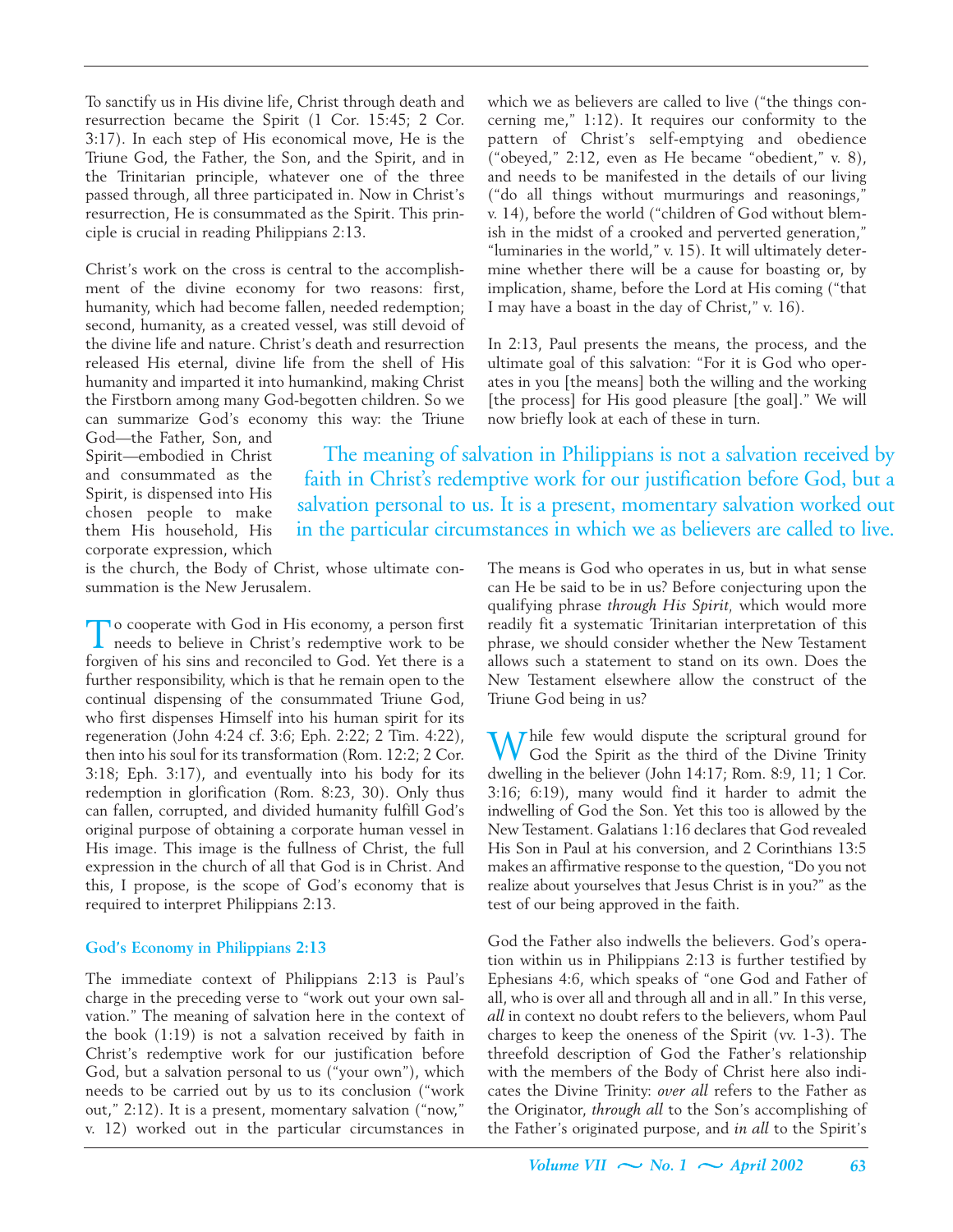application of the Father's accomplished purpose. Thus, the Father in the Son realized as the Spirit (John 14:10; 1 Cor. 15:45) dwells in the believers. So Ephesians and Philippians both declare that all three of the Divine Trinity dwell and operate in us. In Philippians 2:13, moreover, the emphasis is on the Father's indwelling as God, indicated by the term "His good pleasure," which Ephesians 1:5 ties to the Father. For sure, the writer means to impress his readers that the means or supply for them to carry out their personal salvation is no mere attribute or gift of God, but the Triune God Himself at work, active, activating, and arousing within them by His substantial indwelling.

The process of salvation in Philippians 2:13 is seen in the two words *willing* and *working,* which describe the twofold effect of God's operation: to cause us first to will and then to act. The willing denotes a change within and the acting its outward manifestation. The principle of

The principle of God's salvation is to bring about an inward change in a believer so as to produce an outward transformation in his living. This refers to the organic aspect of God's salvation in the transformation of the soul.

God's salvation, then, is to bring about an inward change in a believer so as to produce an outward transformation in his living. This refers to the organic aspect of God's salvation in the transformation of the soul, implying both the regeneration of the spirit as its base and the eventual redemption of the body as its consummation.

The result of the process of God's operation within a believer for a person's salvation will be the complete possession of his spirit, soul, and body, and this accomplishes the Triune God's goal in 2:13, His good pleasure. In Ephesians 1:5, the good pleasure is called *sonship,* a technical, legal term denoting the status of a son as heir to the father's estate. The corporate sonship of the children of God is for the praise of the glory of God's grace (v. 6), because it is the conclusion of the maturing process that God's grace accomplishes. It begins with a believer being born of God organically by His life (John 1:12-13). This initial birth qualifies a believer to be a child but not yet a son. A growth process is required through both an inward development of the divine life and nature (2 Pet. 1:3-11) and an outward environment of suffering that one must submit to in order to become an heir (Rom. 8:17). In Romans 8:19, the end of this process is the revelation of the sons of God, who will have fully entered into the freedom of the glory of their divine status (v. 21). God's goal is to bring all His children into the corporate sonship (Heb. 2:10), which will be His full expression in humanity. Elsewhere in his Epistles, Paul calls this corporate expression the church, the Body of Christ (Rom. 12:4-5; 1 Cor. 12:12-27; Eph. 1:22-23; 4:4, 16; Col. 1:18; 2:19).

Therefore, Philippians 2:13 is nothing short of an abstract of the economy of God in the New Testament, showing us the consummated Triune God operating within His beloved children as the means for them to work out their salvation. This salvation is an inward process in the three parts of their being toward the goal of the corporate expression of God through His many matured sons. This hermeneutic we will now bring to the rest of this Epistle.

#### **God's Economy in Philippians**

First, let us consider in Philippians the Triune God and His operation within the believers for their salvation. The Father's operation in 2:13 we have already addressed; the operation of the Spirit is found in 1:19 and that of the Son in 2:5-11. It is to the Spirit of Jesus Christ that Paul, in the midst of his troubling circumstances, looks for his salvation

in 1:19. More especially, he seeks the Spirit's  $\epsilon \pi \chi$  $\gamma$ ία, a compound word rendered variously by different translations as "help" (NIV, NRSV), "provision" (NASB), and "supply"

(NKJV). Conybeare notes that the term literally means *"the supplying of all needs (of the chorus) by the Choregus.* So the words here mean *the supplying of all needs (of the Christian) by the Spirit"* (727). Lightfoot notes that the prefix  $\epsilon \pi i$  strengthens a word that already denotes a liberal provision and suggests the gloss *bountiful supply* (*Philippians* 91, *Galatians* 136).

In what sense does the Spirit have a bountiful supply—<br>is it objective or subjective, for either, according to n what sense does the Spirit have a bountiful supply grammar, is allowable (Lightfoot, *Philippians* 91). The answer may lie in the meaning of the phrase qualifying the Spirit, of *Jesus Christ.* By designating the Spirit in this particular way, unique, in fact, within the New Testament, the apostle is pointing to the nature of the Spirit's anticipated supply. In order to interpret this designation, we need to place it in the context of the designations of the Spirit as progressively seen in the canon of the Bible.

In the Old Testament principally two terms were used for the Spirit: *the Spirit of God* and *the Spirit of Jehovah.* (Note that the term *Spirit of holiness* (Isa. 63:10-11) should not be confused with the New Testament term *Holy Spirit.*) While these designations continue to be employed in the New Testament (e.g., Phil. 3:3; 2 Cor. 3:17), others are added: in the Gospels, *the Holy Spirit,* in the Acts and Epistles, *the Spirit of Jesus* (Acts 16:7), *the Spirit of Christ* (Rom. 8:9), and here, *the Spirit of Jesus Christ.* They all indicate God's move in relation to humankind, first, in creation and His relationship with humankind in the Old Testament, then, in His incarnation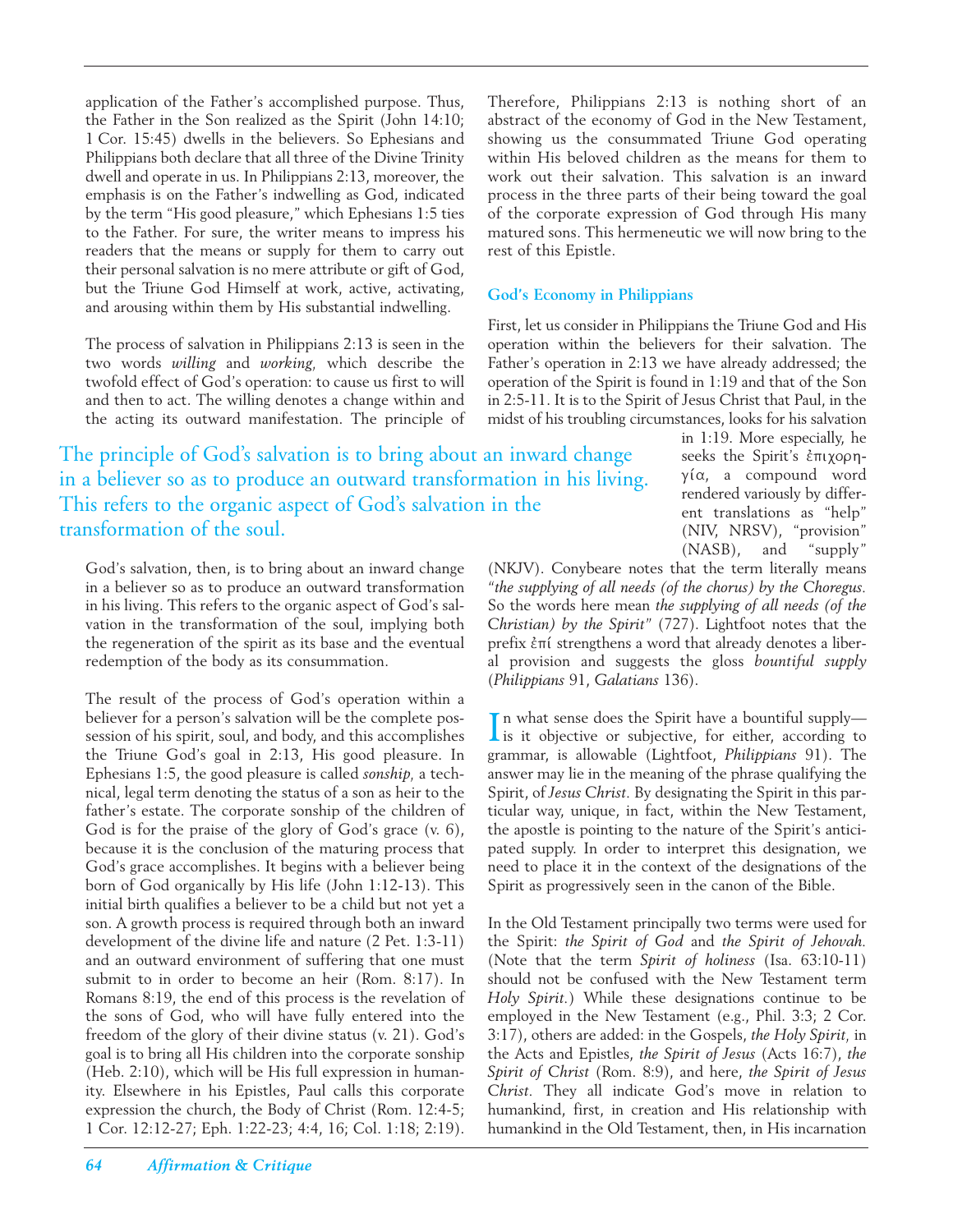for Christ's earthly ministry, and further, in resurrection for Christ's ministry in the new covenant. Moreover, they describe not just the progressive characteristic of the Spirit's activity in God's chosen people, but specifically they indicate a process that the Triune God passed through, namely, Christ's incarnation, death, and resurrection, and His consummation as the Spirit. For this reason, John 7:39 says that "the Spirit was not yet" prior to Jesus' glorification (resurrection); *not yet,* that is, not in existence, but in completion as the consummation of the Triune God. Christ, as the embodiment of God with all His attributes and in His humanity with its perfect human virtues, through death and resurrection was transfigured to become the life-giving Spirit (1 Cor. 15:45; 2 Cor. 3:17). Only then did the Spirit in the aspect of consummation become, or come into being. When the New Testament writers employ the term *Spirit* (e.g., Rom. 8:16; Gal. 3:2; Rev. 22:17), it this consummated Spirit that they are referring to.

The *Spirit of Jesus Christ* in Philippians 1:19 is the Spirit of the incarnated, crucified, and resurrected God-man. He therefore

includes Christ's divinity with all its attributes, Jesus' humanity with its virtues, and also all the accomplishments of Christ's death and resurrection. As the all-inclusive Spirit of the consummated Triune God, the Spirit Himself is the bountiful supply in this Epistle to the suffering apostle for his salvation, enabling Him to magnify Christ, whether in life or in death. Thus, Paul can endure the undermining work of so-called Christian preachers working in rivalry with him and seeking his hurt; he can face the intimidation of an imperial prison and the threat of imminent execution; he is content even when the churches neglect his needs; and still, in these circumstances, he can write to the Philippians an Epistle full of his joy and encouragement.

The passage in which we see the Son's operation, Philippians 2:5-11, is considered by most commentators to be an early Christian hymn. Paul uses this to set forth Christ as the pattern for the Christian life of humility for the corporate life of the community (v. 2). The source of this life is the mind of the believers, a mind which Christ manifested in His self-emptying and utter obedience to God. So Paul charges the believers to "let this mind be in you," or literally, to "think this in you" (v. 5). Some commentators understand the construct *in you* to mean "in your common life," or "in your community" (Beare 75). The immediate context of the problems of ambition and pride being manifested among the believers in Philippi (vv. 3-4) would make such a reading plausible, yet in the thought of the book as a whole, a closer relationship with Christ than that of an extrinsic model is

called for. In 1:8 Paul writes that he longs after the Philippians "in the inwards parts of Christ Jesus," which indicates that the apostle and Christ were one in their inward thought and affections. In 3:9 Paul still desires to be found in Christ, not in position through God's justification in Christ, which is his already by conversion (1Cor. 1:30), but in disposition, through an organic union with Him through faith. Furthermore, in 4:13 he declares, "I am able to do all things in Him who empowers me." *In Him,* that is, in intimate union with Christ, Paul is able by Christ's resurrection power to do *all things* (3:10), which in the context means to live out the outstanding virtues listed in 4:8—*what things* are true, dignified, righteous, pure, lovely, well spoken of, virtuous, and praiseworthy. Paul's life was one of manifesting these virtues because he and Christ together had one life and living (1:21). So in this confidence, he can exhort the Philippians to imitate him (4:9) as well.

## The *Spirit of Jesus Christ* is the Spirit of the incarnated, crucified, and resurrected God-man. He includes Christ's divinity with all its attributes, Jesus' humanity with its virtues, and also all the accomplishments of Christ's death and resurrection.

In 2:5, therefore, when Paul charges the saints in Christ Jesus (1:1) to "let this mind be in you, which was also in Christ Jesus," he is speaking in the context of the organic union between Christ and the saints. Christ's mind of self-emptying, humility, and obedience is both an extrinsic model lived out in His earthly life and an intrinsic principle operating within them. For the apostle, ambition and vainglory are problems of a mind void of Christ. The only remedy for such a thinking is for Christ to indwell the believers' mind. Inasmuch, he is saying, "Philippians, the problems you have are a matter of your minds. There is a mind, the mind of Christ, in which selfish ambition and vainglory simply do not exist. This is the mind of Christ. His self-emptying and obedience was just the living out of His mind. Now He dwells in you so that His mind can be in you as your mind." Paul's charge here is, in fact, just an echo of his prayer in Ephesians 3:17 "that Christ may make His home in your hearts through faith." A mind indwelt by the mind of Christ spontaneously lives a life of selfless obedience. Conversely, a mind untouched by the inner operation of the Son is forever ensnared by the fallen thinking in which rivalry and self-exaltation are endemic.

This aspect of God's operation in the Christian, where the mind of Christ makes home in his mind, is an organic process of transformation. Comparing Romans 12:2 and 2 Corinthians 3:18, we find that the mind needs to be renewed by transformation, a transformation into the image of Christ, indicating the conformity of the soul to Christ in its expression. This brings us to the second part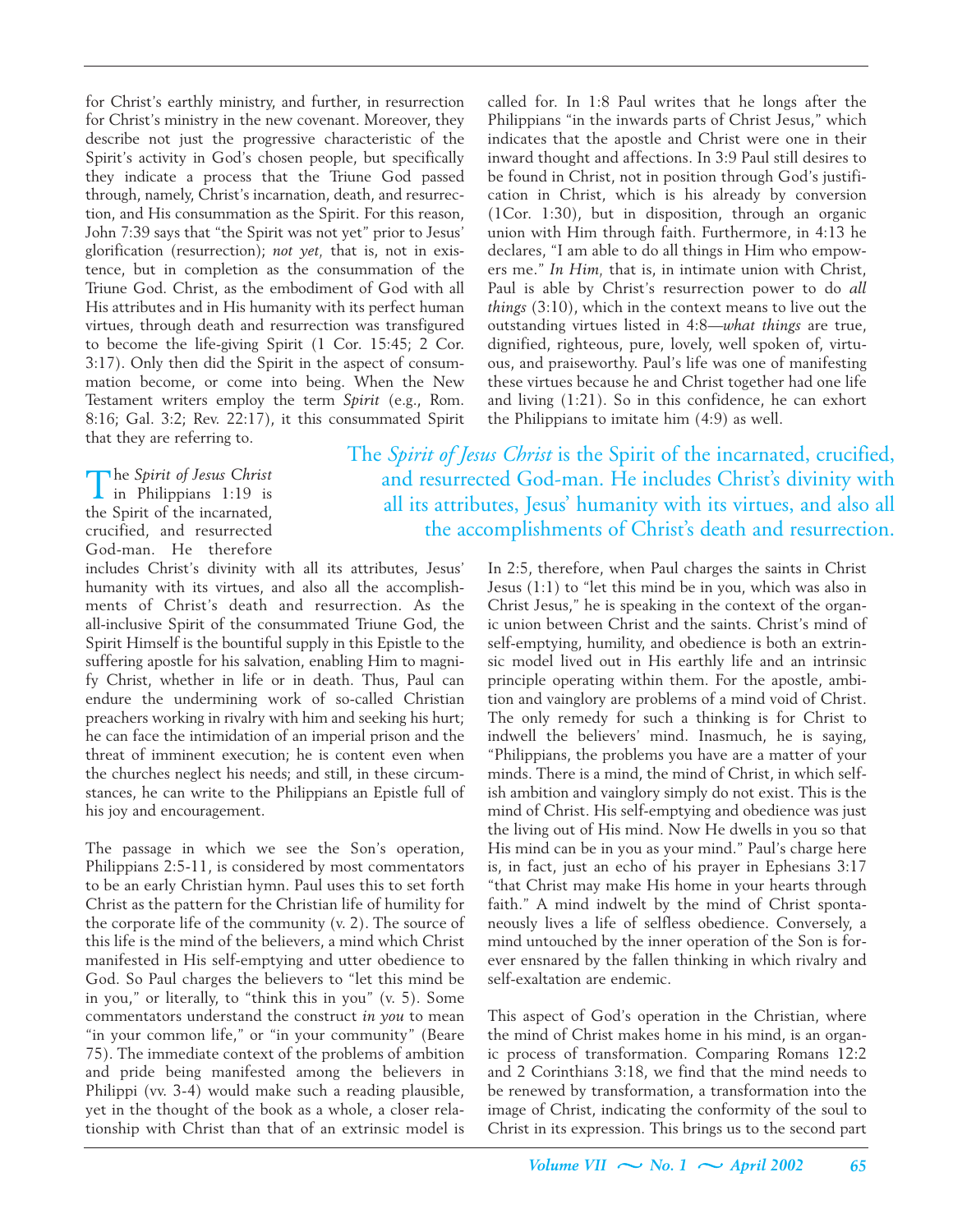of the hermeneutic that Philippians 2:13 supplies: the three stages of God's salvation which correspond to the three parts of a human being.

Salvation has both a judicial and an organic aspect. The judicial aspect, which concerns redemption, grants justification and reconciliation to God and forms the basis for organic salvation. It is the organic aspect, rather than the judicial, which occupies Paul's thought in the book of Philippians. The full scope of a Christian's organic salvation is covered in this Epistle. First, the Spirit regenerates his human spirit, causing it to become one mingled spirit with the Lord, so that He as grace may be with his spirit (4:23; 1:27; cf. 1 Cor. 6:17; John 1:17). His soul is then gradually transformed when he allows Christ as the Spirit to spread out into his mind so that he may be one soul, joined in soul, and like-souled with his fellow believers in the common life they share as the church

A life of mutual dependence among the members of Christ's Body, seen here in the relationship between the Philippians and Paul, is a strong sign of the goal of God's economy—His corporate expression in the many sons of God.

(Phil. 1:27; 2:2, 20). For the salvation of his body, he awaits the coming of his Savior from the heavens, when his body will be transfigured and conformed to Christ's body of glory (3:20-21). This will be the completion of his salvation, the entire sanctification of his tripartite being that the apostle prays for in 1 Thessalonians 5:23.

It remains to consider in what way the good pleasure of God in His corporate expression is covered in this book. Although the Body of Christ is not covered in doctrine here, the reality of the Body in the relationship of its members is strikingly present. The principle of Christ's Body set forth in Romans 12:5—"So we who are many are one Body in Christ, and individually members one of another"—is illustrated in the relationship between the apostle and the Philippian believers.

Three verses disclose that this relationship was a mutual dependence. In 1:19 Paul counts the Philippians' prayer as an equal cause, with the Spirit, of his salvation: "For I know that for me this will turn out to salvation *through your petition* and the bountiful supply of the Spirit of Jesus Christ." Such is his consciousness of dependence upon the fellow members of the Body of Christ in Philippi that he considers their prayer, with the Spirit, as a joint channel of his salvation. If 1:19 indicates a directional flow of God's grace in the Body of Christ from the Philippians to the apostle, then in 4:19 the phrase *my God,* and in 1:7 the phrase *with me of grace* show that grace flowed in the other direction too. It is Paul's God who will supply the believers in their need; it is his

particular appropriation of the Lord's grace that affords them the way to enter the deeper experience of Christ that is already his. This life of mutual dependence among the members of Christ's Body, seen here in the relationship between the Philippians and Paul, expresses that which exists among the three persons of the Triune God (John 5:19, 30; 14:7-9; Matt. 12:28). It is a strong sign of the goal of God's economy—His corporate expression in the many sons of God.

#### **The Transformative Impact of God's Economy**

It remains to consider the transformative outcomes of this theological reading of Philippians for our faith, worship, and practice. Fowl in his reading of 1 Corinthians 11:2-34 (403-408) derives three transformative outcomes for the Christian community: repentance, forgiveness, and reconciliation. Without a doubt, as he points out, these are

> much needed in today's Christendom, where excessive individualism and pride are in evidence. However, what is interesting about these outcomes is that they reflect theological presup-

positions which Fowl no doubt consciously brings to the task of reading, those whose gospel focus is Christ's redemption for the repentant sinner's forgiveness, justification, and reconciliation to God. Living out these outcomes in and amongst our communities, he points out, means recognizing our failures to live faithfully before the Triune God and to understand His Word; it requires our own repentance and willingness to forgive others; it advances the cause of reconciliation among God's people of different persuasions; and it affords us a greater understanding and sympathy with those outside the Christian faith.

Philippians, while based upon the judicial aspect of God's forgiveness, justification, and reconciliation, stresses the further aspect of salvation in Christ's life, the organic aspect of God's salvation in Romans 5:10: "Much more we will be saved in His life, having been reconciled." In this theological context there are three organic outcomes: prayer, transformation, and blending.

It is no mere afterthought that brings Paul to the matter of prayer in Philippians 4:6-7. Troubles turn Christians to prayer, and in this prayer we contact the Triune God, as the Spirit indwelling our spirit. Seemingly, the outcome of this prayer is the attribute of peace given to us by God; in actual fact, it is the Triune God adding Himself to our being, as Witness Lee brings out from a comparison of the terms *peace of God* and *God of peace* (vv. 7, 9):

The result of practicing fellowship with God in prayer is